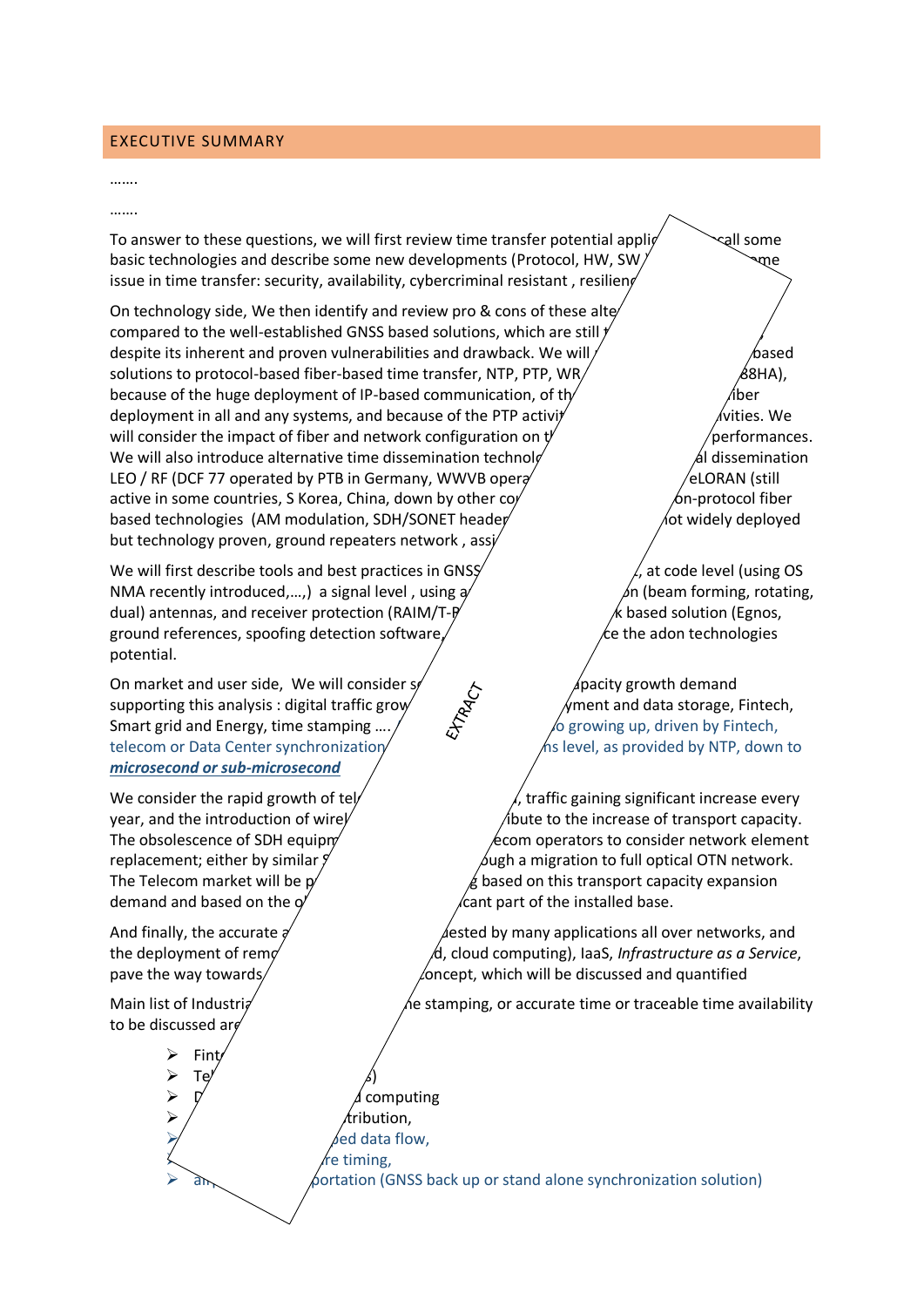- $\triangleright$  timing in encryption
- $\triangleright$  time stamping (documents, paper free,...)
- $\triangleright$  potential new application (autonomous cars, synchronize

A critical technical issue is the security. One of the driving forces  $\hat{a}$  supporting the deployment of fiberbased time transfer is the acknowledged vulnerability of GNSS  $\ell$  at mean that mean that mean that mean that mean that mean that mean that mean that mean that mean that mean that mean that mean that mean summa mean  $\ell$  any and all fiber-based solution will have to be, by far, more  $s'$  expected (existant, natural resistant, natural incident resistant, ) than GNSS-based solutions. IP world is  $\frac{a}{a}$  and the generic IP security along with specific PTP/WR security issues will  $\ell$  **Security** is the next major "MUST" within all these deployments. As any IP b $\gamma$  and WR are sensitive to classical IP attack, such as Packet Injection/  $\overline{\phantom{a}}$  are sensitive to any "fake or generated" delay in the time of flight betwee $\ell$  masses and all boxes carrying or transmitting time signals must be protected from a

We will conclude by a review of new applications/  $\ell$  may drive a matrix deployment towards new industrial and commercial accurate time  $\frac{div}{dx}$  integration. We will integrate the will integrate new potential activities on top of the classical area of time  $tr$  and  $\theta$  described above, such as :

- $\triangleright$  introducing time stamping of ra
- 

alternative to GNSS,

independent timing te

time fr

introducing the concept of " $\tilde{z}$  aiming to disseminate time signals, traceable to a given referer **potentially UTC, and addressing time provision from local** (synchronized) Data Center to local user (energy, time stamp, telecom, fintech, …) . Data Center need to be synchronized  $\zeta$  their properation, and such synchronized Data Center might be the b $\chi^2$   $\mathbb{R}^3$  ally traceable and accurate time.

Chapter A provides some basic/  $/$  the solution of the transfer as a main

Chapter B provides some b/ $\mathcal{N}$ R technologies, compared to other fiber based proposed technologies (AM modulation) and introduce some hints of telecom network evolution, migrating SDH towards  $\ell$  and the metal work done in Europe pointing out the need for GNSS

In chapter C we desertially the various time applications , domains and market, requiring, or expected to require, timing, and discussed to require, timing,  $\sqrt{a}$  and  $\sqrt{a}$  and  $\sqrt{a}$  and  $\sqrt{a}$  and  $\sqrt{a}$  and  $\sqrt{a}$  and  $\sqrt{a}$  and  $\sqrt{a}$  and  $\sqrt{a}$  and  $\sqrt{a}$  and  $\sqrt{a}$  and  $\sqrt{a}$  and  $\sqrt{a}$  and  $\sqrt{a}$  and **availability, trac**/*dieneral telecom, fintech Data Center, Energy, usually mentioned when* dealing with time and frequency is not also approaching new market evolutions such as legal time stamp ( $t^{\gamma}$  documents - patents, ...-, time in encryption and security, time stamp of ray data for sensors  $\alpha$  for sensors network and introducing the concept of "Time as a Service", following the trend  $t$  most on the "service" tools and technologies, similar to colocation Data center,  $\frac{1}{2}$  center,  $\frac{1}{2}$  center,  $\frac{1}{2}$  center,  $\frac{1}{2}$  center,  $\frac{1}{2}$  center,  $\frac{1}{2}$  center,  $\frac{1}{2}$  center,  $\frac{1}{2}$  center,  $\frac{1}{2}$  center,  $\frac{1}{2}$  center,  $\frac{1}{2}$  center,  $\frac{1}{2}$  cente

In  $\mathsf{ch}'$  are provide figures of our estimation and simulation of the size of potential activity  $\delta$  off  $\epsilon$  individual markets.

emphasis the fact that fiber-based timing technology is "everywhere", and  $m_{\rm b}$  and applications discussed here may relay on IP based protocols, NTP (and secure NTS) , IEEE 1588 P<sub>D</sub>  $\phi$ ver traffic network or over dedicated channels, and we observe also that, due to the integration of the White Rabbit technology in the IEEE standard (as HA High Accuracy profile) our recommendation on technology targets PTP, under all standardized profile, telecom, energy, security, High accuracy,….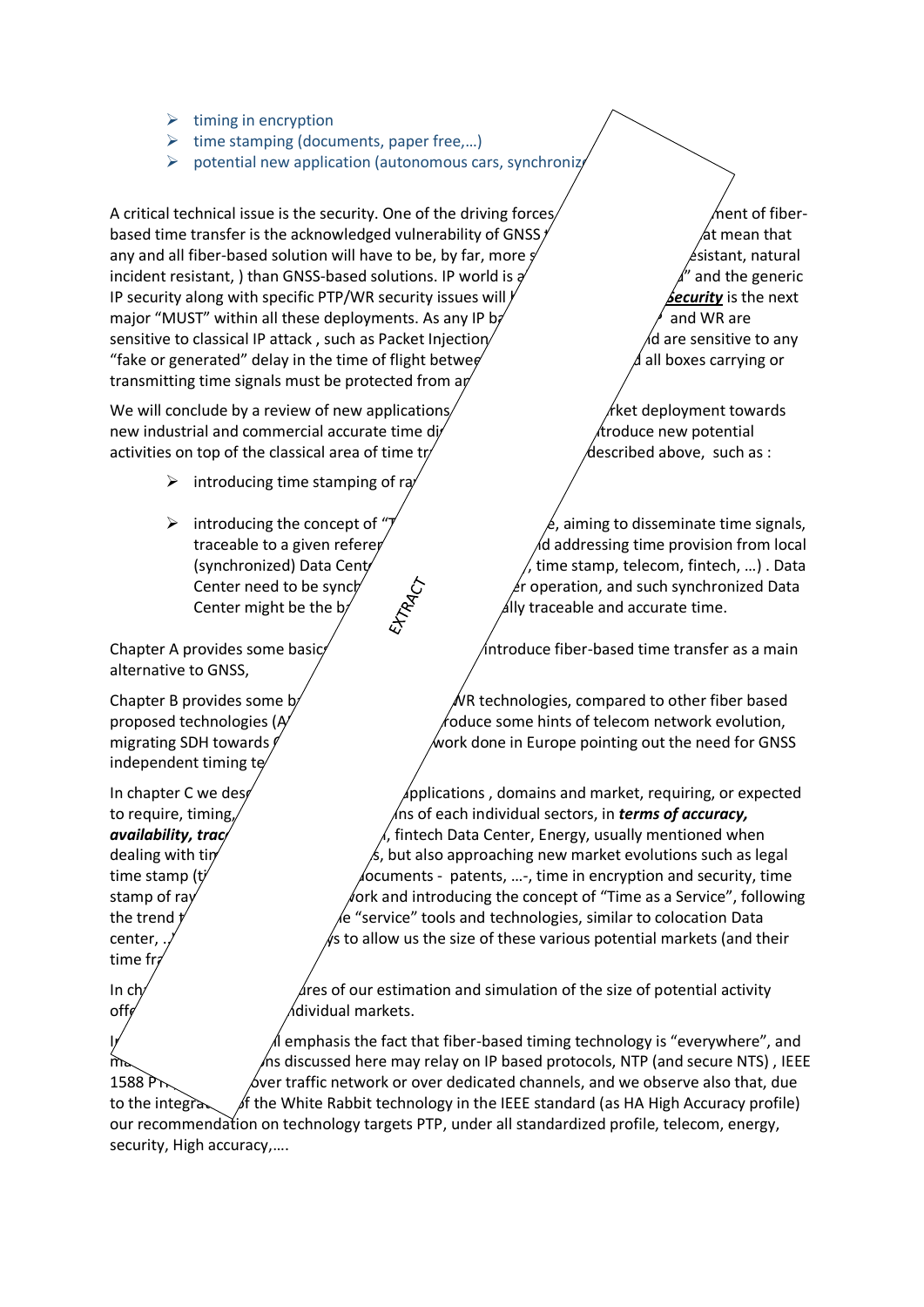In parallel we are introducing GNSS receiver improvement options, hybridation  $k$ "improved security GNSS" PLUS alternative timing option as countermeasure  $\rho$ "trustability" reference.... There still a huge GNSS receiver market, but that  $\overbrace{\text{arcc}}$  atternative and backup technologies, to help to provide, not only the syst and stracy, but alternative and backup technologies, to help to provide, not only the syst specifically the availability and security requested by the system. As say  $\sqrt{g}$  guy in Telecom, 5G timing does not have more stringent time requirement,  $\ell$ ed of timing for operation… not more stringent, just most critical…

EXPART

. We also conclude that the activity driven by time disseminarion in all the dissemicides  $\mathcal{A}$  ins we have discussed ……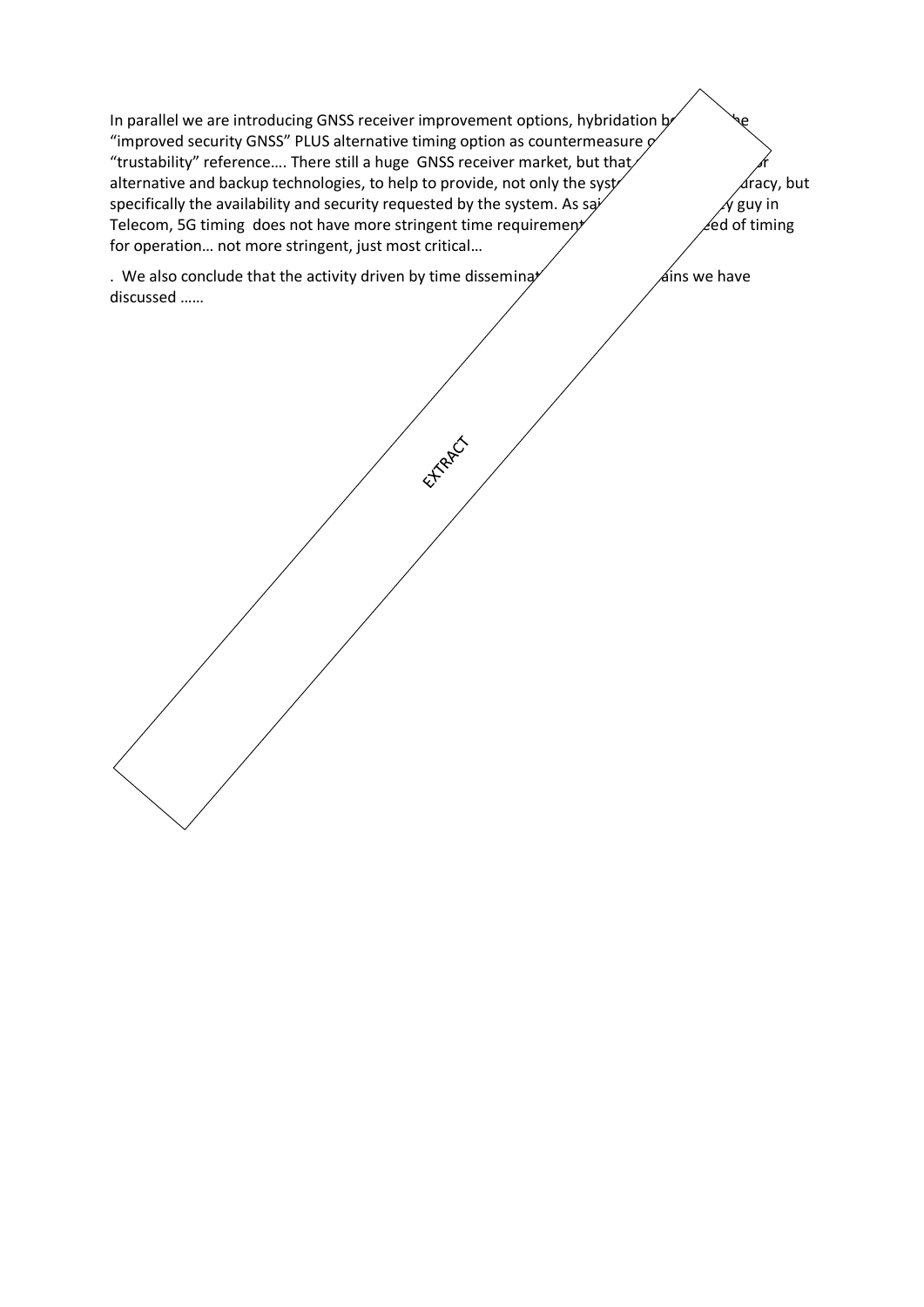## GLOSSARY

- BIPM Bureau International de l'Heure, collecting data from NMI, performing data treatment and providing UTC time (paper time scale)
- DER Distributed Energy Resource
- DTP Data Center Time Procotol
- GNSS Global Navigation Satellite System (includes GPS, Galileo, Glonass, Beidou,…)
- IEEEE Institute of Electrical and Electronics Engineer, providing set of norms
- ITU International Telecom Union, a UN agency dedicated to telecom, providing telecom norms
- MiM Man in the Middle
- NTP: network time protocol RFC
- OTN Optical Transport Network (read *full* optical), next generation transport Network, full optical PI packet injector
- PTP : Precision time protocol, IEEE 1588
- PMU Phasor Measurement Unit : performing voltage and phase measurement of electric signal
- RAIM / T.RAIM : Receiver autonomous Integrity Monitoring
- SDH Synchronous Digital Hierarchy, the telecom transport technology since 90's in Europe, South & Latin Americas, Africa, SEA, Asia (but Japan), Russia,..
- SONET Synchronous Optical Network
- TOR Top of Rack
- UTC Universal Time Coordinated: it is a "paper time scale" defined by BIPM from a set of 100's of atomic clocks disseminated around the world
- UTC(k) UTC local physical representation by a physical clock of lab (k)
- WR : White Rabbit: synchronization protocol developed by CERN, based on PTP 1588,

Some words must in T&F metrology should be accurately defined: See VIM, International vocabulary of metrology, BIPM JCGM 200.2012

Accuracy, stability: described in the graph below, are the proper words to use in time and frequency Precision is not commonly used in T&F. Include generally ideas of accuracy + noise



Traceability : process able to demonstrate, after use, that the time used in a time stamping or synchronization process was the proper one at time of use (non refutation)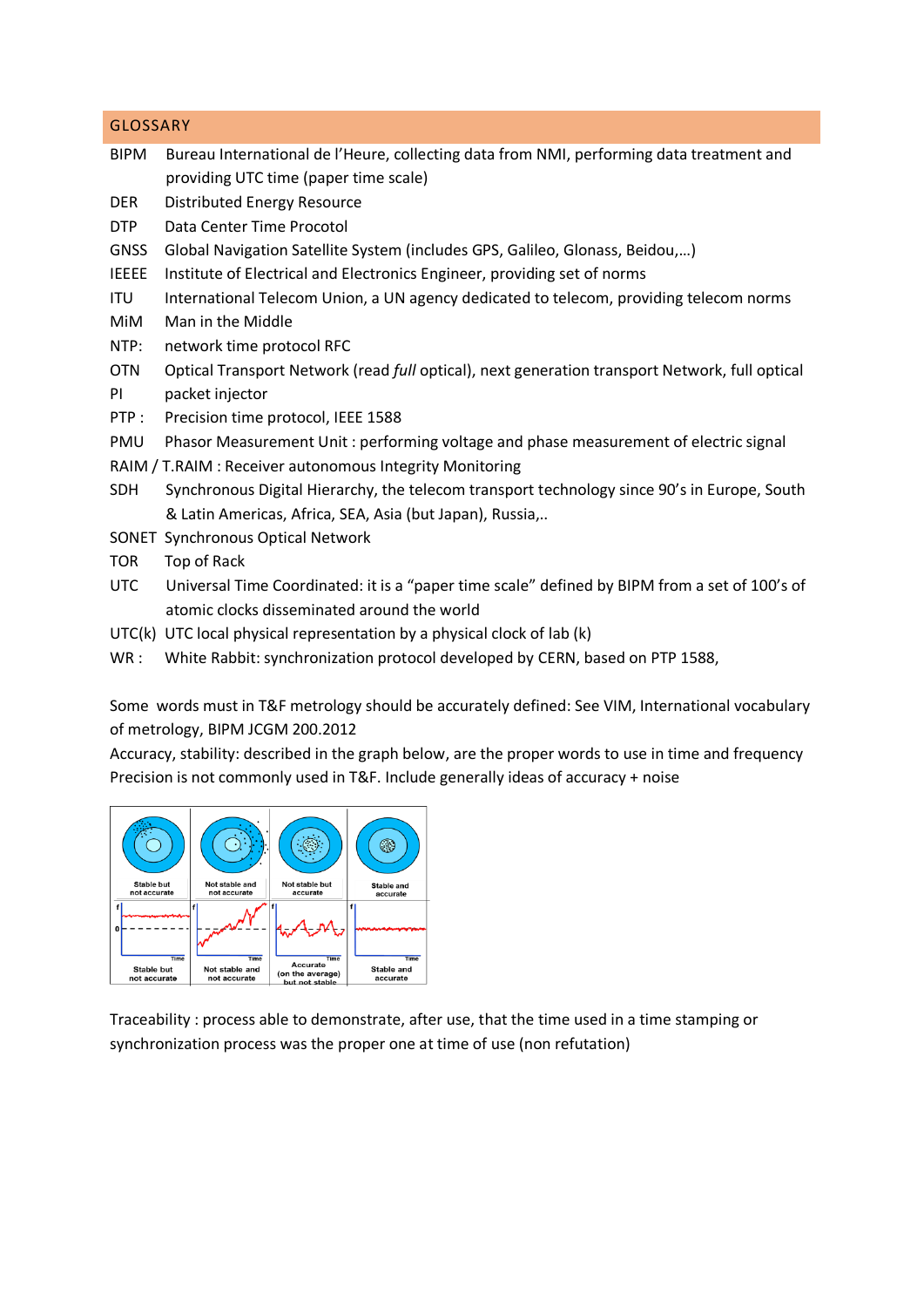# **TABLE DES MATIERES**

|    |                     | <b>TABLE DES MATIERES</b>                                                        |                                                 |                                       |
|----|---------------------|----------------------------------------------------------------------------------|-------------------------------------------------|---------------------------------------|
|    |                     | synchronization, time dissemination, TIME stamping applications potential COMMER |                                                 | श्हांon                               |
|    |                     |                                                                                  |                                                 | łini.                                 |
|    |                     |                                                                                  |                                                 | . 1                                   |
|    |                     |                                                                                  |                                                 | 4                                     |
|    |                     | A Time transfer and time dissemination technologies                              |                                                 | t non défini.                         |
|    |                     |                                                                                  |                                                 |                                       |
|    | A.1<br>A.2          |                                                                                  |                                                 | śnet non défini.<br>ignet non défini. |
|    | A.3                 |                                                                                  |                                                 | Signet non défini.                    |
|    | A.4                 |                                                                                  |                                                 | ! Signet non défini.                  |
|    | A.5                 | fiber based time transfer modulated signal                                       |                                                 | $\acute{a}$ r ! Signet non défini.    |
|    | A.6                 | Fiber based Time transfer protocols                                              |                                                 | ∕eur ! Signet non défini.             |
|    | A.7                 | Advantage and drawback, pros & cons                                              |                                                 | $\ell$ reur ! Signet non défini.      |
|    | A.8                 | Impact of deployment configuration                                               |                                                 | Erreur ! Signet non défini.           |
|    |                     |                                                                                  |                                                 |                                       |
|    | В.                  | Protocols NTP PTP 1588 and WHITE RABBIT                                          |                                                 | . Erreur ! Signet non défini.         |
|    | B.1                 |                                                                                  |                                                 | Erreur ! Signet non défini.           |
|    | B.2                 |                                                                                  |                                                 | Erreur ! Signet non défini.           |
|    | B.3                 | WR White Rabbit                                                                  |                                                 | Erreur ! Signet non défini.           |
|    | <b>B.4</b>          | PTP 1588 HA High Accuracy: Stand;                                                |                                                 | Erreur ! Signet non défini.           |
|    | B.5                 | Deployment network impact                                                        |                                                 | Erreur ! Signet non défini.           |
|    | B.5.1               | traffic & channel impact, WR / P                                                 | $\acute{\alpha}$ el; PTP over SDH; PTP over OTN |                                       |
|    |                     | Erreur ! Signet non défini.                                                      |                                                 |                                       |
|    | <b>B.6</b>          | frequency transfer developry                                                     |                                                 | Erreur ! Signet non défini.           |
|    | B.7                 | Time services in Europe : $\mathbf{C}'$                                          |                                                 | Erreur ! Signet non défini.           |
|    | <b>B.8</b>          | Requirements time transf                                                         |                                                 | Erreur ! Signet non défini.           |
| C. |                     | POtential market activities: pro                                                 |                                                 | Erreur ! Signet non défini.           |
|    | C.1                 | Time Market review                                                               |                                                 | Erreur ! Signet non défini.           |
|    | C.2                 | Synchronisation,                                                                 |                                                 | Erreur ! Signet non défini.           |
|    | C.3                 | Time stamping                                                                    |                                                 |                                       |
|    | C.4                 | Public ServiCes<br>fastrutures timing requirements Erreur ! Signet non           |                                                 |                                       |
|    | défini.             |                                                                                  |                                                 |                                       |
|    | C.5                 | Financial m;                                                                     |                                                 |                                       |
|    | C.6                 | Smart Grid                                                                       |                                                 |                                       |
|    | C.6.1               | Art Grid timing sector  Erreur ! Signet non défini.<br>Actors ay                 |                                                 |                                       |
|    | C.7                 | Data Ce                                                                          |                                                 |                                       |
|    |                     |                                                                                  |                                                 |                                       |
|    | C.8                 | Time<br>∕n market in Telecom  Erreur ! Signet non défini.                        |                                                 |                                       |
|    | C.9                 | Tim<br>and secure applications  Erreur ! Signet non défini.                      |                                                 |                                       |
|    | C.9.1               | Tip                                                                              |                                                 |                                       |
|    | C.9.2               |                                                                                  |                                                 |                                       |
|    | C.10<br>non dy      | ∕SS Autonomous car – Ground synchronized reference <b>Erreur ! Signet</b>        |                                                 |                                       |
|    | C.11                | ∕m "BOX business" to service business E <b>rreur ! Signet non défini.</b>        |                                                 |                                       |
|    |                     |                                                                                  |                                                 |                                       |
|    | C.1<br>$\mathbf{d}$ | INITY: SeLLING TIME-TaaS TIME AS A SERVICE CONCEPT Erreur ! Signet non           |                                                 |                                       |
|    |                     |                                                                                  |                                                 |                                       |
| D. |                     | 2e…………………………………………………………………Erreur!Signet non défini.                             |                                                 |                                       |
|    |                     |                                                                                  |                                                 |                                       |
|    | D.1                 | /rket size ………………………………………………………………… <b>Erreur!Signet non défini.</b>            |                                                 |                                       |
|    | D.2                 | Dàr                                                                              |                                                 |                                       |
|    | D.3                 |                                                                                  |                                                 |                                       |
|    | D.4                 |                                                                                  |                                                 |                                       |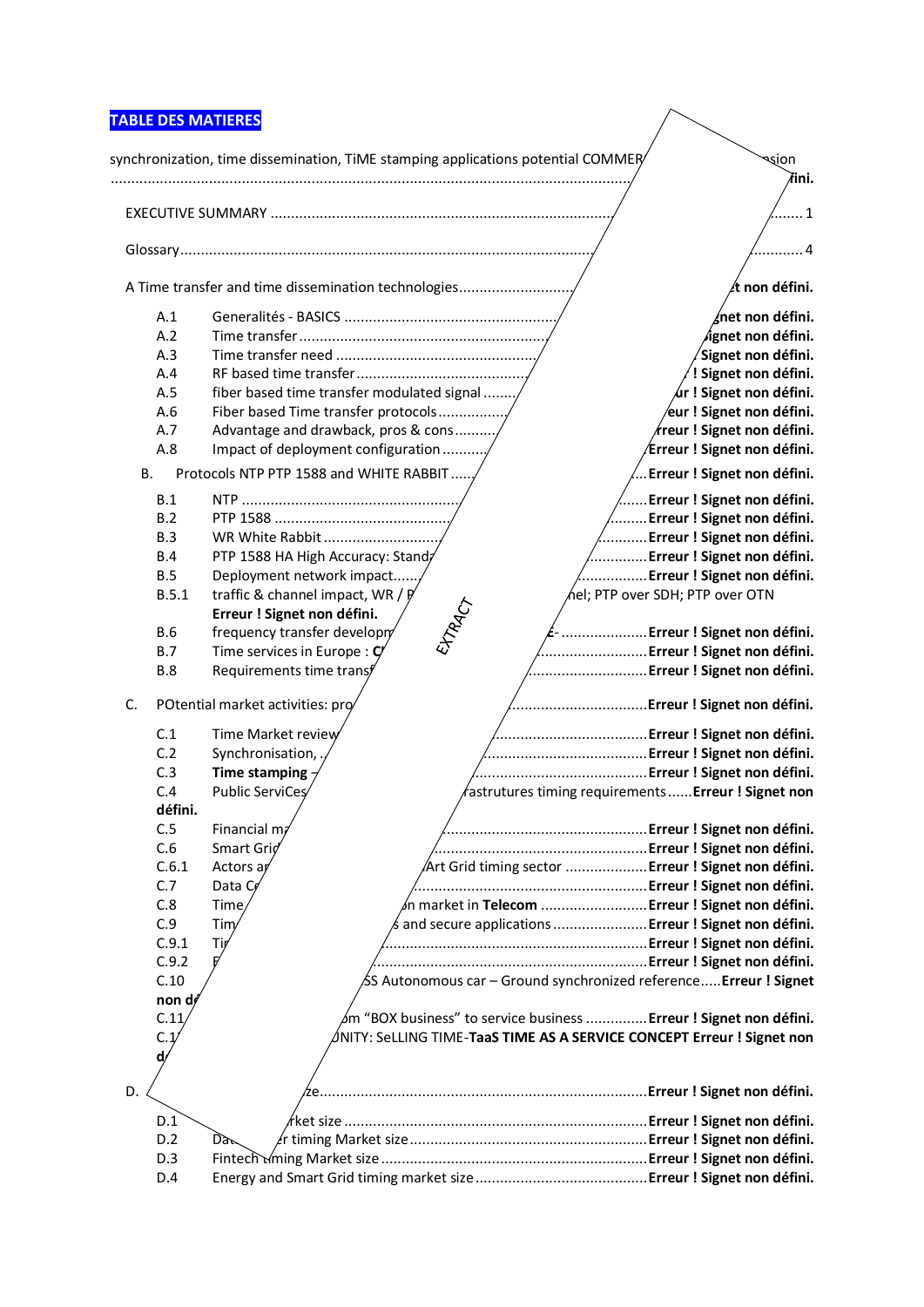|                            | D.5                                    | Summary of potential timing market addressable                             | <b>Streur! Signet non défini.</b>                                             |  |  |  |  |
|----------------------------|----------------------------------------|----------------------------------------------------------------------------|-------------------------------------------------------------------------------|--|--|--|--|
| Е.                         |                                        |                                                                            | प्पूर्et non défini.                                                          |  |  |  |  |
|                            |                                        |                                                                            |                                                                               |  |  |  |  |
|                            | E.1                                    |                                                                            | ∕on défini.                                                                   |  |  |  |  |
|                            | E.2<br>E.3                             |                                                                            | $n$ on défini.<br>'t non défini.                                              |  |  |  |  |
|                            |                                        | Relevance of Opportunity to Business strategy and synerg'                  |                                                                               |  |  |  |  |
| F.                         |                                        |                                                                            | $\not\!\!\!\!\!$ and the defini.                                              |  |  |  |  |
|                            |                                        |                                                                            | Signet non défini.                                                            |  |  |  |  |
| G.                         |                                        | RISK ANALYSIS- Main Risks & Mitigation Plan                                | $\measuredangle$ r ! Signet non défini.                                       |  |  |  |  |
| Η.                         |                                        |                                                                            | reur ! Signet non défini.                                                     |  |  |  |  |
| Ι.                         |                                        |                                                                            | .Erreur ! Signet non défini.                                                  |  |  |  |  |
|                            | 1.1                                    |                                                                            | Erreur ! Signet non défini.                                                   |  |  |  |  |
|                            | 1.2                                    |                                                                            | Erreur ! Signet non défini.                                                   |  |  |  |  |
|                            | 1.3                                    | Transport network SPN ITU SG15 disg                                        | Erreur ! Signet non défini.                                                   |  |  |  |  |
|                            | 1.4                                    | WORLDWIDE Stock exchange                                                   | Erreur ! Signet non défini.                                                   |  |  |  |  |
|                            | 1.5                                    | References: data center companie                                           | Erreur ! Signet non défini.                                                   |  |  |  |  |
|                            |                                        |                                                                            |                                                                               |  |  |  |  |
|                            |                                        |                                                                            |                                                                               |  |  |  |  |
| ETTRACT<br>List of figures |                                        |                                                                            |                                                                               |  |  |  |  |
|                            |                                        |                                                                            |                                                                               |  |  |  |  |
|                            |                                        |                                                                            |                                                                               |  |  |  |  |
|                            |                                        | Figure 1: one way time transfer.                                           | .Erreur ! Signet non défini.                                                  |  |  |  |  |
|                            |                                        | Figure 2: two way time transfer                                            | Erreur ! Signet non défini.                                                   |  |  |  |  |
|                            |                                        | Figure 3: multiple source time trar                                        | Erreur ! Signet non défini.                                                   |  |  |  |  |
|                            |                                        | Figure 4: Mitigation of GNSS wea                                           | from  9]Erreur ! Signet non défini.                                           |  |  |  |  |
|                            |                                        | Figure 5: GNSS spoofing proteg                                             |                                                                               |  |  |  |  |
|                            |                                        | Figure 6: Time transfer over                                               | modulation over compensated fiber link [5] Erreur !                           |  |  |  |  |
|                            | Signet non défini.                     |                                                                            |                                                                               |  |  |  |  |
|                            |                                        | Figure 7: PTP mechanism/                                                   |                                                                               |  |  |  |  |
|                            | Figure 8: : European hig               |                                                                            |                                                                               |  |  |  |  |
| défini.                    | Figure 9: security thre                |                                                                            | <u> éneric network - from K Teichel, ETFS 2019</u> <b>Erreur ! Signet non</b> |  |  |  |  |
|                            |                                        |                                                                            |                                                                               |  |  |  |  |
|                            | Figure 10: secure<br>Figure 11: secur, |                                                                            |                                                                               |  |  |  |  |
|                            | Figure 12: Key                         | ate Security Processing <b>Erreur ! Signet non défini.</b>                 |                                                                               |  |  |  |  |
| Figure 13: kg              |                                        | ed security process: TESLA key applicationErreur ! Signet non défini.      |                                                                               |  |  |  |  |
| Figure 14:                 |                                        |                                                                            |                                                                               |  |  |  |  |
| défini.                    |                                        | eam Loss-Resistant Authentication security protocol -  Erreur ! Signet non |                                                                               |  |  |  |  |
|                            |                                        | bution network using PTP showing MACsec secured links  Erreur ! Signet non |                                                                               |  |  |  |  |
| <b>Figure</b><br>défin     |                                        |                                                                            |                                                                               |  |  |  |  |

П

| Figure 20: Fintech arket MIFIDII requirement - from Microsemi <b>Erreur ! Signet non défini.</b> |
|--------------------------------------------------------------------------------------------------|
|                                                                                                  |
|                                                                                                  |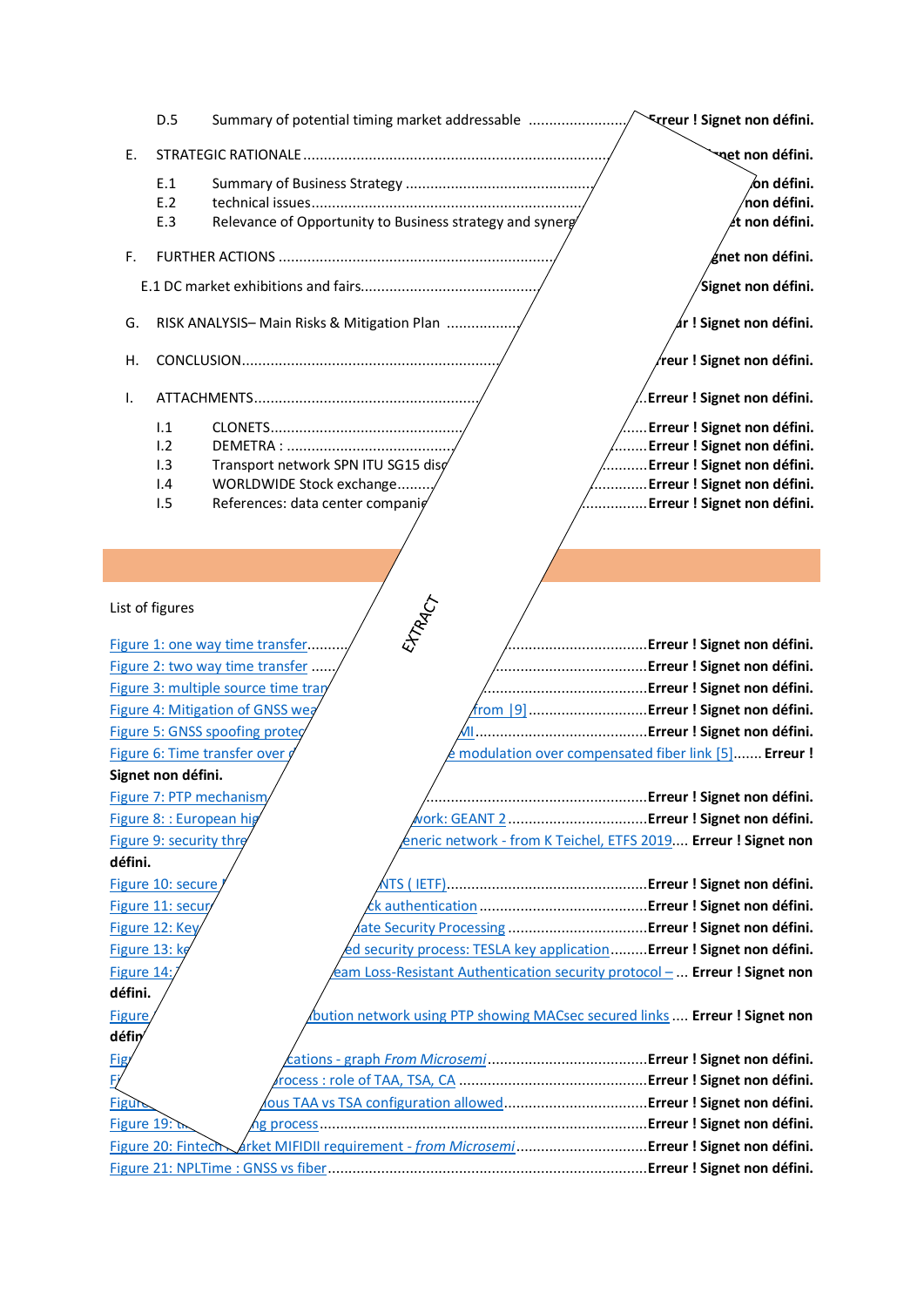Figure 22: UTC time traceability pyramid, *from NPLTime [3]*........................................**Erreur ! Signet non défini.** Figure 23: redundancy topologies, *from M Lipinski, CERN*............................................**Erreur ! Signet non défini.** Figure 24: redundant ring topology .............................................................................**Erreur ! Signet non défini.** Figure 25: path and box redundancy ...........................................................................**Erreur ! Signet non défini.** Figure 26: typical UTC time deployment in HFT, High Frequency Trading and Finte Figure 27: PRP and HSR redundancy protocols in Energy networks, *from 7sols*.../ **Figure 28: Smart grid schematic topology: lower part is the local area generation and provisions of <b>! Signet non défini.** Figure 29: typical  $\mu$ PMU controlling substation with PV local source and  $\mu$  **Example 18** is **Example 19** is **Example 29:**  $\mu$  **Signet non défini.** *Figure 30: Amplitude and phase measurement: TVE Total vector error*.........................**Erreur ! Signet non défini.** *Figure 31: PMU shematic- Time reference (Acc < 1 µs) might be GNSS*  $\overline{\text{Sipnet}}$  non défini. Figure 32: schematic of PMU connected to the grid.....................................................**Erreur ! Signet non défini.** Figure 33: Time scale of PMU measurements..............................................................**Erreur ! Signet non défini.** Figure 34: rack mounted (left) and pole mounted (right)  $\mu$ PMU in the state of serieur **! Signet non défini.** Figure 35: PMU in transmission network (left) and  $\mu$ PMU in distribution network (right)....... **Erreur ! Signet non défini.** Figure 36:DER & key innovation ..................................................................................**Erreur ! Signet non défini.** Figure 37: DER aggregation configuration....................................................................**Erreur ! Signet non défini.** Figure 38: main players in Data Base-as-a-Service .......................................................**Erreur ! Signet non défini.** Figure 39: CLOUD activity market shares.....................................................................**Erreur ! Signet non défini.** Figure 40: the so-called magic quadrant for Data Center, From Gartner.................**Erreur ! Signet non défini.** Figure 41: synchronization data center in pack<br>Figure 42: ideal full redundancy, path &box,<br>Figure 43: Telecom timing requirements up<br>Figure 44: connectivity Figure 42: ideal full redundancy, path &box,  $\frac{Q}{r}$  from UTC clock to **Figurer 1 Signet non défini.** Figure 43: Telecom timing requirements under discussion ..........................................**Erreur ! Signet non défini.** Figure 44: connectivity option for 5G traf<sup>ique v</sup> connectivity option for 5G trafique v connectivity option for 5G trafique v connectivity option for 5G trafique v connectivity option for 5G trafique v connectivity option Figure 45: Time dissemination hierarchy, from ITU-T 8272.1 [5] ..................................**Erreur ! Signet non défini.** Figure 46: backhaul technology evolution - wave fiber goes PTP protocol.......... **Erreur ! Signet non défini.** Figure 47: ePRTC MTIE requirement............................................................................**Erreur ! Signet non défini.** Figure 48: comparison MTIE of various generation PR(T)C...........................................**Erreur ! Signet non défini.** Figure 49: ePRTC bloc diagram, from **ITU-T Gaschilder Communities** Communities **Erreur ! Signet non défini.** Figure 50: hold over require factor of the state of the state of the ITU-T Gas **Fireur ! Signet non défini.** Figure 51: SPN Sliced Pack Network protocol, *Aider transport capacity..............*.**Erreur ! Signet non défini.** Figure 52: transport net Figure 53: enhanced time requirement in 5G transport (from China Mobile)..............**Erreur ! Signet non défini.** Figure 54: top 12 telecom equipment manufacturer ...................................................**Erreur ! Signet non défini.** Figure 55: NEBS fir/ **the summan of the setup:** signet non défini. Figure 56: TLC equipment after NEBS fire test... ..........................................................**Erreur ! Signet non défini.** Figure 57: secu<sup> $\ell$ </sup> examelers and the stamped data transfer, *from AJ, Armasuisse, private comm.* **Erreur !** Signet non d/ Figure 58: The Super GPS project [2] ...........................................................................**Erreur ! Signet non défini.** Figure 59 report End use of GNSS devices by application...............................**Erreur ! Signet non défini.** Figure 60: GSA report: GNSS installed base by application...........................................**Erreur ! Signet non défini.** Figure 61: evolution of fiber market 2016 -2025..........................................................**Erreur ! Signet non défini.** Figure 62:forecasted fiber-based connectivity to BS ....................................................**Erreur ! Signet non défini.** Figure 63: graph of commercial timing trend...............................................................**Erreur ! Signet non défini.** Figure 64: CLONETS T&F transfer structure .................................................................**Erreur ! Signet non défini.**